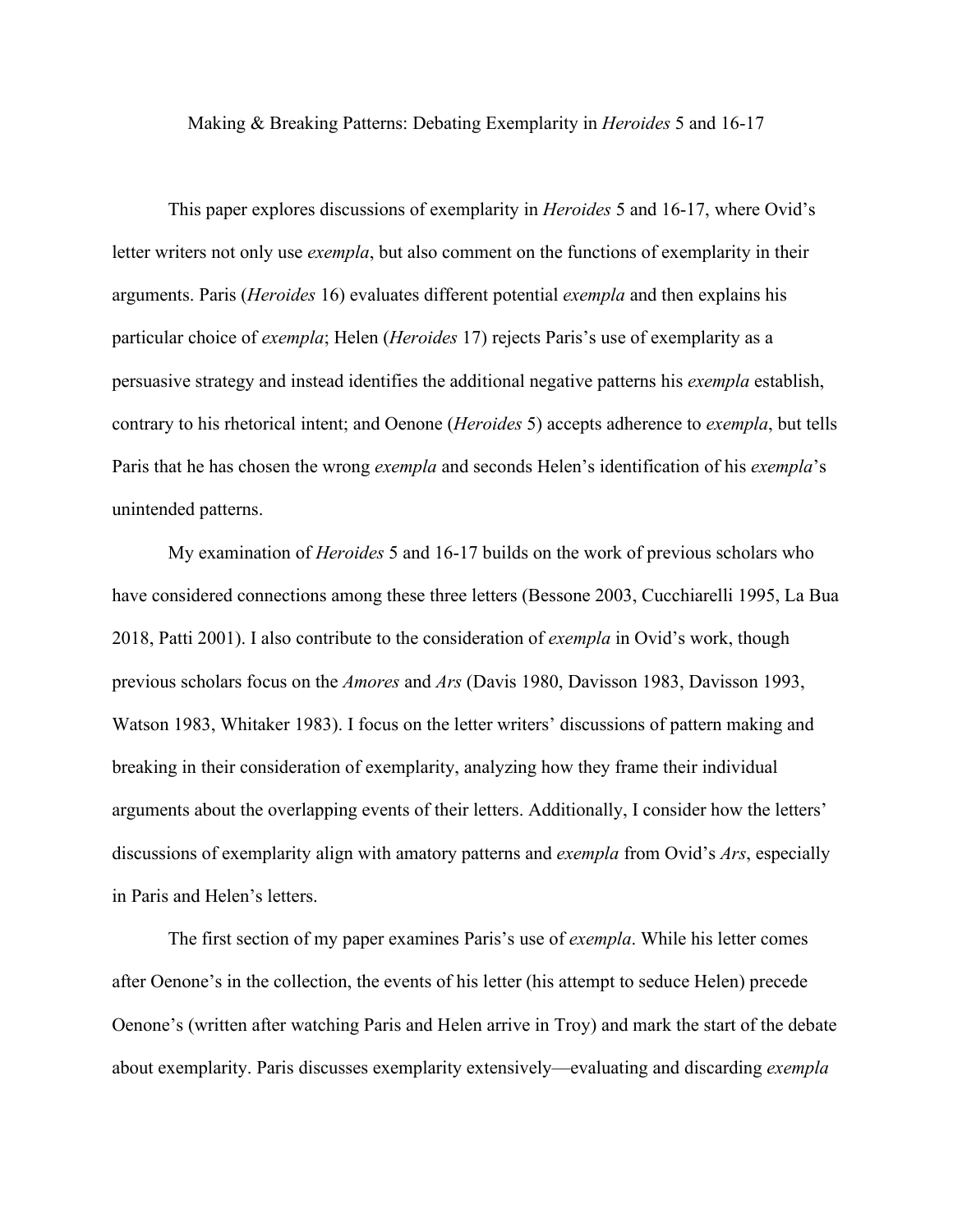which do not fit his situation closely enough (16.263-272), and providing *exempla* for both himself and Helen to follow (16.153-162, 16.325-330, 16.345-350). I argue that he does so within the advice of the *Ars*, but does so ineffectively (Drinkwater 2013), as Helen and Oenone's critiques demonstrate.

The next section addresses Helen's response to Paris, specifically in regard to how she responds to his reliance on exemplarity as a persuasive strategy. I argue that Helen, at multiple points in her letter, not only rejects Paris's specific *exempla*, but also rejects the broader idea of exemplarity as a successful persuasive strategy (17.19-34, 17.41-50, 17.213-219). Helen does not find Paris's argument from *exempla* compelling. In her response, she does not provide her own positive *exempla*, but rather calls witnesses (*testes*), women who are both writers from the single *Heroides* and abandoned by the men in Paris's *exempla* (17.193-196, 17.229-234).

My final section moves to Oenone's letter, written with the benefit of additional time and more knowledge about the actual consequences of Paris and Helen's elopement. I argue that Oenone does not express the same general dissatisfaction with exemplarity that Helen does, but Oenone does critique Paris's choice of *exempla* while echoing Helen's concerns about his *exempla* establishing negative patterns (5.99-108, 5.125-134).

In conclusion, this paper evaluates how Ovid's Paris, Helen, and Oenone discuss *exempla* differently, and conflictingly, in their letters. Their evaluations of each other's rhetorical strategies, and most especially Helen and Oenone's responses to Paris's exemplarity, result in an intratextual discourse among the three letters which underscores the significance of exemplarity in elegiac discourse but also questions its efficacy.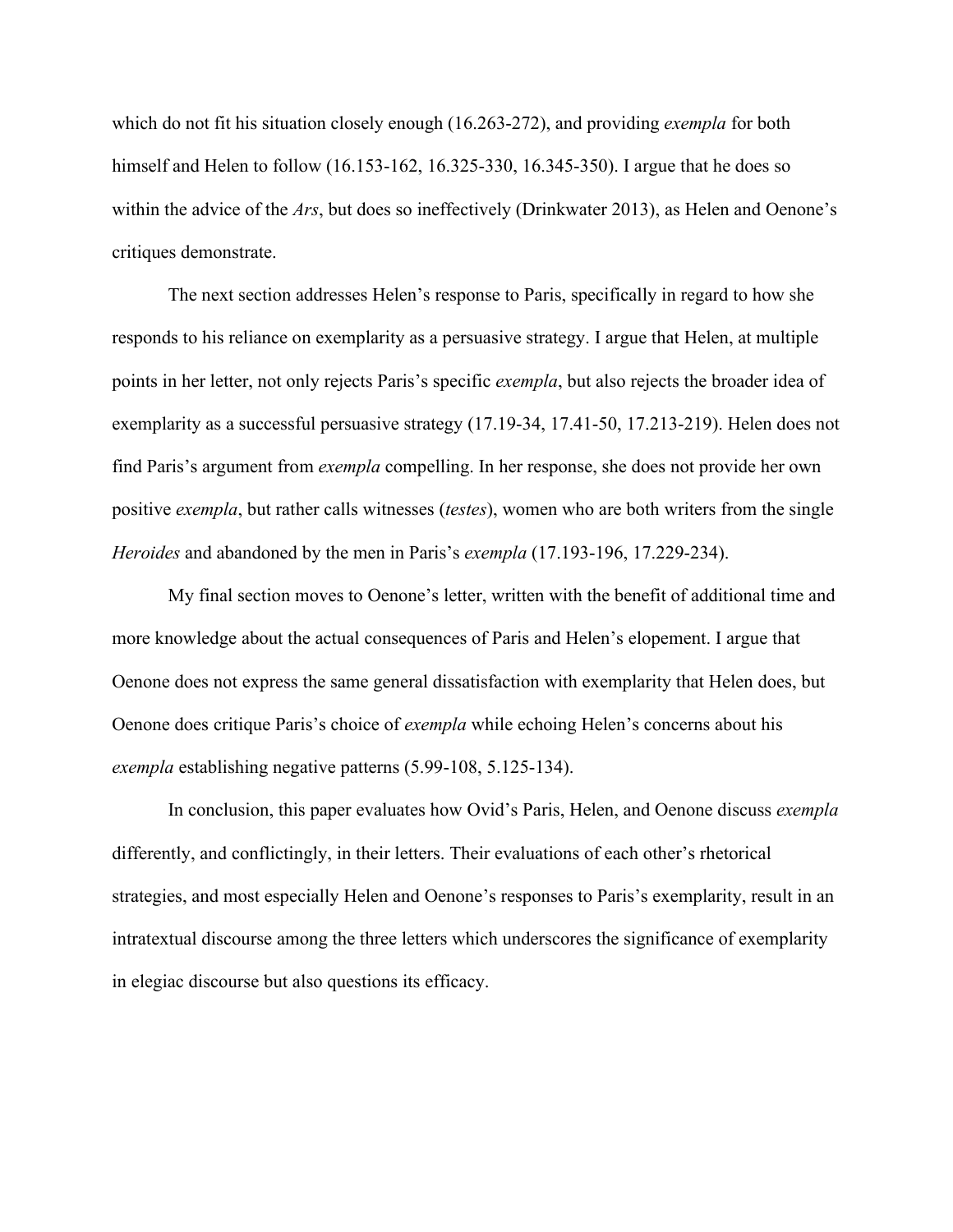## Bibliography

- Bessone, Frederica. 2003. "Discussione del mito e polifonia narrative nelle *Heroides*. Enone, Paride ed Elena (Ov. *Her.* 5 e 16-17)." In Guglielmo, Marcella and Bona, Edoardo, eds. *Forme di comunicazione nel mondo antico e metamorfosi del mito: dal teatro al romanzo*. Alessandria: Edizioni dell'Orso. 149-185.
- Cucchiarelli, Andrea. 1995. "'Ma il giudice delle dee non era un pastore?' Reticenze e arte retorica di Paride (Ov. her. 16)," *Materiali e discussioni per l'analisi dei testi classici* 34: 135-52.
- Davis, John T. 1980. "*Exempla* and Anti-*exempla* in the *Amores* of Ovid." *Latomus* 39: 412–17.
- Davisson, Mary H. T. 1983. "*Sed sum quam medico notior ipse mihi*: Ovid's Use of Some Conventions in the Exile Epistles." *Classical Antiquity* 2: 171-182.
- Davisson, Mary H. T. 1993. "'*Quid Moror Exemplis*'?: Mythological *Exempla* in Ovid's Pre-Exilic Poems and the Elegies from Exile." *Phoenix* 47: 213–237.
- Drinkwater, Megan O. 2013. "An Amateur's Art: Paris and Helen in Ovid's *Heroides*." *Classical Philology* 108: 111-125.
- La Bua, Giuseppe. 2018. "Intratextual Readings in Ovid's *Heroides*." In Frangoulidis, Stavros, Stephen Harris, and Papanghelis, Theodore D., eds. *Intratextuality and Latin Literature*. Berlin; Boston, MA: Walter de Gruyter & Co. 243-255.
- Patti, Marianna. 2001. "Enone, Paride, Elena. La 'triplice verità' (a proposito di Ov. *Her*. 5; 16; 17)." *Bollettino di Studi Latini* 31: 25-42.
- Watson, Patricia. 1983. "Mythological Exempla in Ovid's *Ars Amatoria*." *Classical Philology* 78: 117–26.